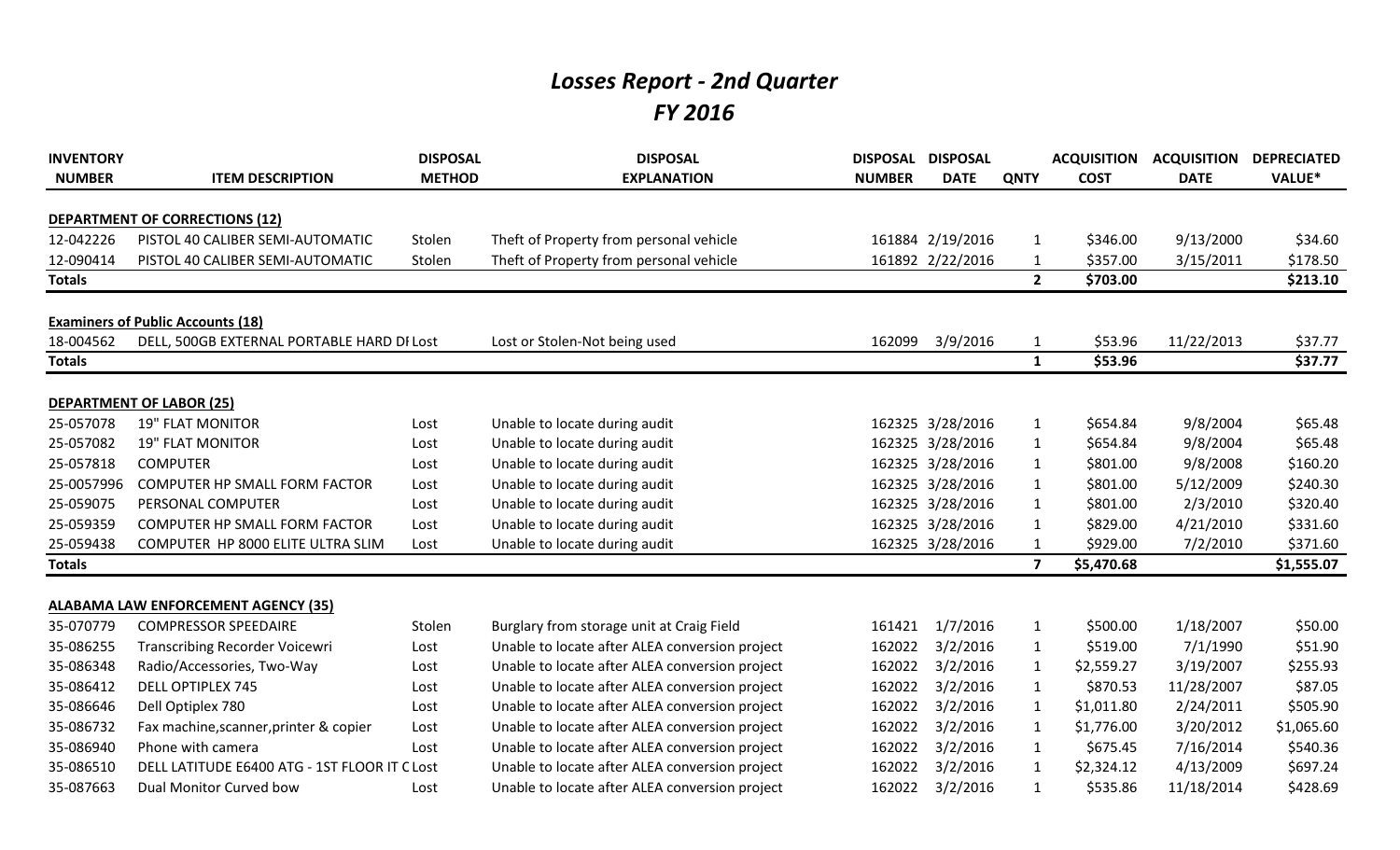| <b>INVENTORY</b>           |                                                 | <b>DISPOSAL</b> | <b>DISPOSAL</b>                                      | <b>DISPOSAL</b> | <b>DISPOSAL</b>  |              | <b>ACQUISITION</b> | <b>ACQUISITION DEPRECIATED</b> |               |
|----------------------------|-------------------------------------------------|-----------------|------------------------------------------------------|-----------------|------------------|--------------|--------------------|--------------------------------|---------------|
| <b>NUMBER</b>              | <b>ITEM DESCRIPTION</b>                         | <b>METHOD</b>   | <b>EXPLANATION</b>                                   | <b>NUMBER</b>   | <b>DATE</b>      | <b>QNTY</b>  | <b>COST</b>        | <b>DATE</b>                    | <b>VALUE*</b> |
| 35-087581                  | Latitude E6430                                  | Lost            | Unable to locate after ALEA conversion project       | 162022          | 3/2/2016         | 1            | \$2,252.79         | 8/27/2014                      | \$1,802.23    |
| 35-087577                  | Latitude E6430                                  | Lost            | Unable to locate after ALEA conversion project       | 162022          | 3/2/2016         | 1            | \$2,252.79         | 8/27/2014                      | \$1,802.23    |
| 35-087578                  | Latitude E6430                                  | Lost            | Unable to locate after ALEA conversion project       | 162022          | 3/2/2016         | 1            | \$2,252.79         | 8/27/2014                      | \$1,802.23    |
| 35-087580                  | Latitude E6430                                  | Lost            | Unable to locate after ALEA conversion project       | 162022          | 3/2/2016         | 1            | \$2,252.79         | 8/27/2014                      | \$1,802.23    |
| 35-087664                  | Dual Monitor Curved Bow                         | Lost            | Unable to locate after ALEA conversion project       | 162022          | 3/2/2016         | 1            | \$535.86           | 11/18/2014                     | \$428.69      |
| 35-087666                  | Dual Monitor Curved bow                         | Lost            | Unable to locate after ALEA conversion project       | 162022          | 3/2/2016         | 1            | \$535.87           | 11/18/2014                     | \$428.70      |
| 35-087665                  | Dual Monitor Curved Bow                         | Lost            | Unable to locate after ALEA conversion project       | 162022          | 3/2/2016         | 1            | \$535.87           | 11/18/2014                     | \$428.70      |
| 35-083597                  | 10000 WATT GENERATOR                            | Lost            | Unable to locate after ALEA conversion project       | 162022          | 3/2/2016         | 1            | \$1,998.67         | 1/28/2006                      | \$199.87      |
| 35-083581                  | <b>B &amp; S GENERATOR 8000 EXL</b>             | Lost            | Unable to locate after ALEA conversion project       | 162022          | 3/2/2016         | 1            | \$1,249.00         | 7/24/2007                      | \$124.90      |
| 35-083596                  | <b>B &amp; S GENERATOR 8000 EXL</b>             | Lost            | Unable to locate after ALEA conversion project       | 162022          | 3/2/2016         | 1            | \$1,249.00         | 7/24/2007                      | \$124.90      |
| 35-084449                  | <b>CICSO WIRELESS AP</b>                        | Lost            | Unable to locate after ALEA conversion project       | 162022          | 3/2/2016         | 1            | \$567.15           | 7/31/2013                      | \$397.01      |
| 35-084450                  | <b>CICSO WIRELESS AP</b>                        | Lost            | Unable to locate after ALEA conversion project       | 162022          | 3/2/2016         | 1            | \$567.15           | 7/31/2013                      | \$397.01      |
| 35-084451                  | <b>CICSO WIRELESS AP</b>                        | Lost            | Unable to locate after ALEA conversion project       | 162022          | 3/2/2016         | $\mathbf{1}$ | \$567.15           | 7/31/2013                      | \$397.01      |
| 35-084448                  | <b>CICSO WIRELESS AP</b>                        | Lost            | Unable to locate after ALEA conversion project       | 162022          | 3/2/2016         | 1            | \$567.15           | 7/31/2013                      | \$397.01      |
| 35-085623                  | LAPTOP DELL LATITUDE E6430                      | Destroyed       | Destroyed in MVA of overturned vehicle               |                 | 162186 3/15/2016 |              | \$1,227.71         | 8/30/2013                      | \$859.40      |
| <b>Totals</b>              |                                                 |                 |                                                      |                 |                  | 24           | \$29,383.77        |                                | \$15,074.76   |
|                            |                                                 |                 |                                                      |                 |                  |              |                    |                                |               |
|                            | <b>Department of Revenue (40)</b>               |                 |                                                      |                 |                  |              |                    |                                |               |
| 40-081337                  | DELL LATITUDE E6510 LAPTOP                      | Stolen          | Theft of property from vehicle during training class | 161598          | 2/2/2016         | 1            | \$1,194.01         | 8/4/2010                       | \$477.60      |
| 40-084445                  | Venue 11 Pro (7130) i5 4600Y/10.8"TouchD Stolen |                 | Vehicle Burglary from personal vehicle               | 162085          | 3/7/2016         | 1            | \$1,355.71         | 6/3/2015                       | \$1,220.14    |
| <b>Totals</b>              |                                                 |                 |                                                      |                 |                  | $\mathbf{2}$ | \$2,549.72         |                                | \$1,697.74    |
|                            |                                                 |                 |                                                      |                 |                  |              |                    |                                |               |
|                            | <b>Retirement Systems of Alabama (42)</b>       |                 |                                                      |                 |                  |              |                    |                                |               |
| 42-008154                  | <b>IPAD</b>                                     | Lost            | Left in pocket seat of airline by employee           |                 | 162329 3/28/2016 | 1            | \$555.44           | 12/23/2015                     | \$499.90      |
| <b>Totals</b>              |                                                 |                 |                                                      |                 |                  | $\mathbf{1}$ | \$555.44           |                                | \$499.90      |
|                            |                                                 |                 |                                                      |                 |                  |              |                    |                                |               |
| <b>ADECA (64)</b>          |                                                 |                 |                                                      |                 |                  |              |                    |                                |               |
| 64-006929                  | <b>Wireless Scanner</b>                         | Lost            | Obsolete item inadvertently discarded or recycled    |                 | 161823 2/17/2016 |              | \$950.00           | 4/20/2011                      | \$475.00      |
| 64-007010                  | Apple IPAD 3                                    | Lost            | Obsolete item inadvertently discarded or recycled    |                 | 161823 2/17/2016 |              | \$790.00           | 5/30/2012                      | \$474.00      |
| <b>Totals</b>              |                                                 |                 |                                                      |                 |                  | $\mathbf{2}$ | \$1,740.00         |                                | \$949.00      |
| <b>Youth Services (83)</b> |                                                 |                 |                                                      |                 |                  |              |                    |                                |               |
| 83-059706                  | NIBBLER WELDER, DEWALT                          | Lost            | Lost during construction project of metal roof       |                 | 162305 3/29/2016 |              | \$543.00           | 4/19/2002                      | \$54.30       |
| <b>Totals</b>              |                                                 |                 |                                                      |                 |                  | 1            | \$543.00           |                                | \$54.30       |
|                            |                                                 |                 |                                                      |                 |                  |              |                    |                                |               |